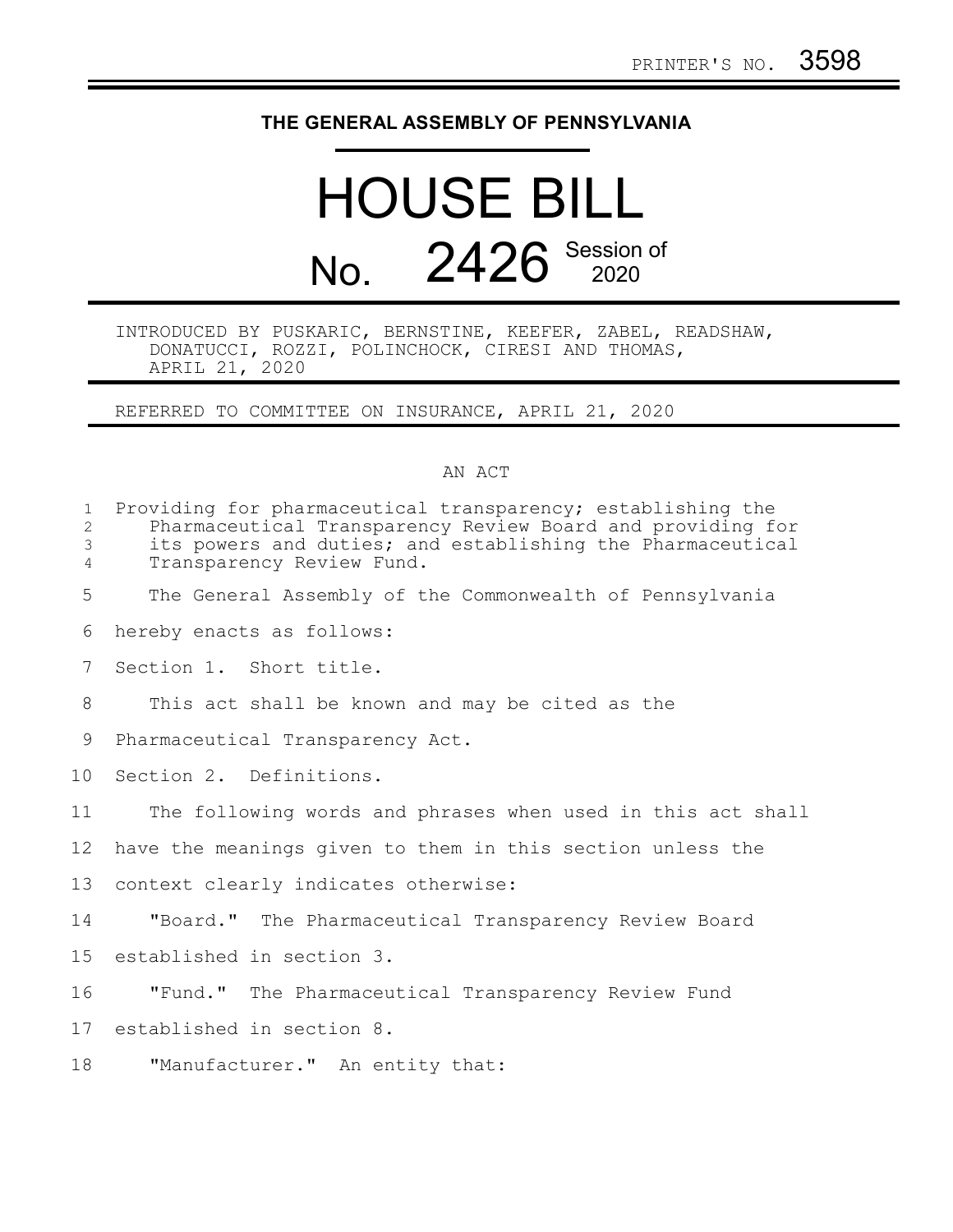1

(1) does the following:

(i) engages in the manufacture of a prescription drug product; or 2 3

(ii) enters into a lease with another manufacturer to market and distribute a prescription drug product under the entity's own name; and 4 5 6

(2) sets or changes the wholesale acquisition cost of the prescription drug product that the entity manufactures or markets. 7 8 9

"Prescription drug product." Any of the following: 10

(1) A brand name drug licensed under a new drug application. 11 12

(2) A generic drug licensed under an abbreviated new drug application. 13 14

(3) A biologic licensed under a biologic license application. 15 16

Section 3. Pharmaceutical Transparency Review Board. 17

(a) Establishment.--The Pharmaceutical Transparency Review Board is established as an independent board. The board shall be an instrumentality of the Commonwealth and a body corporate and politic. 18 19 20 21

(b) Purpose.--The purpose of the board is to review highcost prescription drug products and develop recommendations for addressing affordability burdens faced by residents, State and local government agencies, commercial health plans, health care providers, employers, pharmacies licensed in this Commonwealth and other stakeholders. 22 23 24 25 26 27

(c) Composition.--The following shall apply: 28

(1) The board shall be composed of the following individuals, who shall have expertise in health care 29 30

20200HB2426PN3598 - 2 -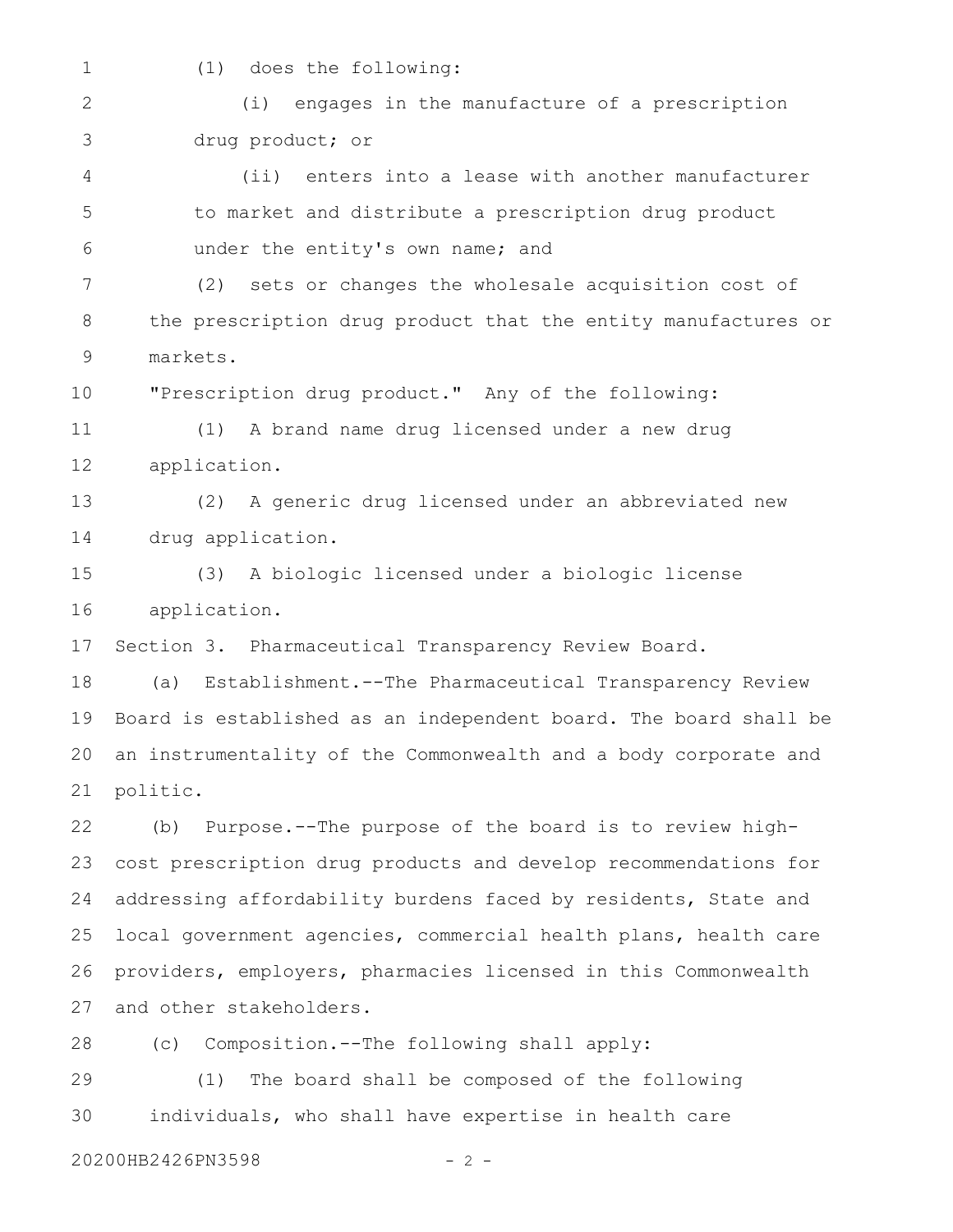1

economics or clinical medicine:

(i) One member appointed by the Governor who shall act as chair. 2 3

(ii) One member appointed by the President pro tempore of the Senate. 4 5

(iii) One member appointed by the Majority Leader of the Senate. 6 7

(iv) One member appointed by the Minority Leader of the Senate. 8 9

(v) One member appointed by the Speaker of the House of Representatives. 10 11

(vi) One member appointed by the Majority Leader of the House of Representatives. 12 13

(vii) One member appointed by the Minority Leader of the House of Representatives. 14 15

(2) A member may not be an employee of, a board member of or a consultant to a manufacturer or trade association for manufacturers. 16 17 18

(3) In appointing members to the board, an appointing authority shall consider and disclose a conflict of interest, including whether the individual has an association, including a financial or personal association, that has the potential to bias or has the appearance of biasing an individual's decision in matters related to the board or the conduct of the board's activities. 19 20 21 22 23 24 25

(d) Term of office.--The following shall apply: 26

(1) Except as set forth in paragraph (2), the term of a member of the board is five years. 27 28

(2) The terms of the initial members of the board are as follows: 29 30

20200HB2426PN3598 - 3 -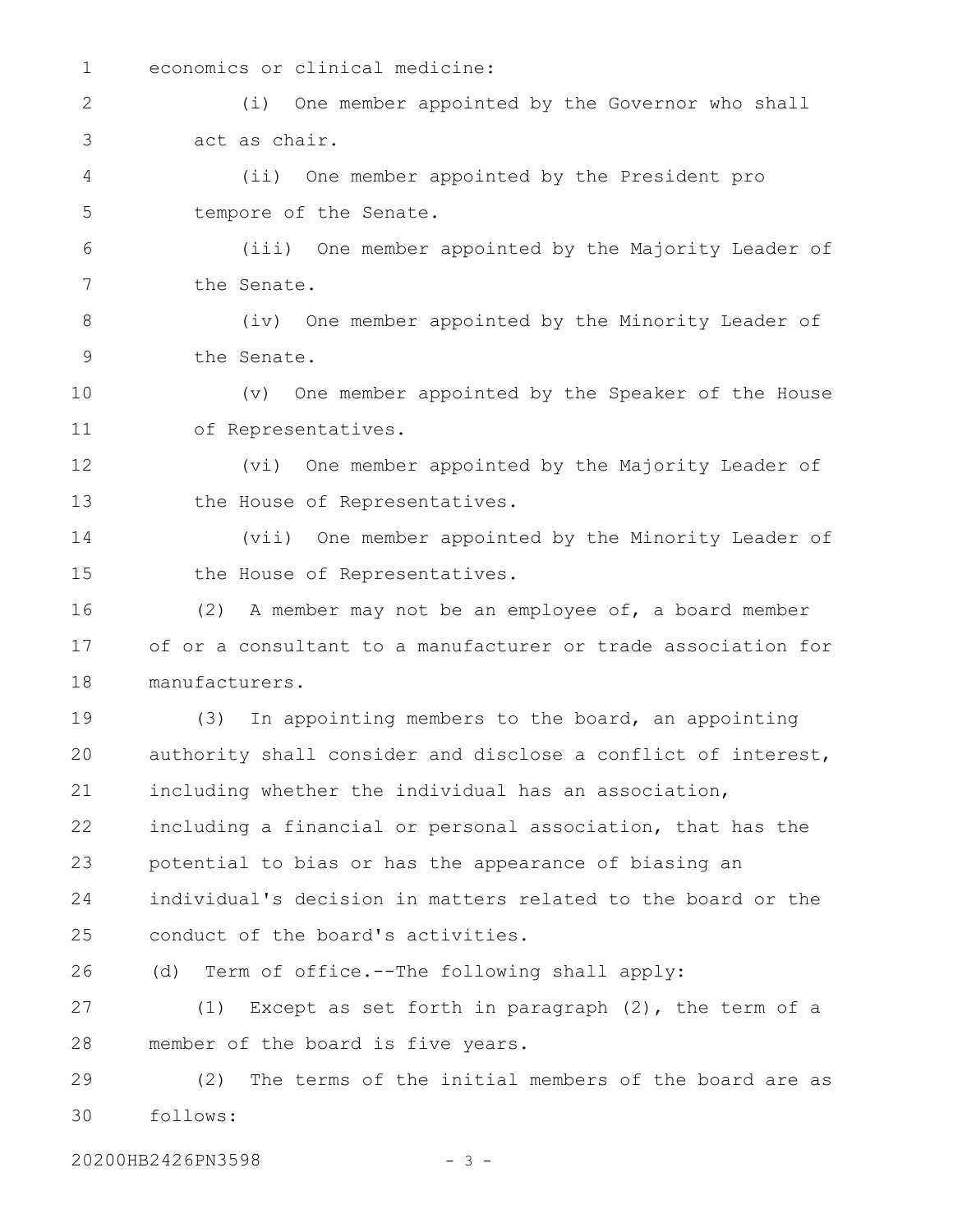(i) Members appointed under subsection (c)(1)(iii) and (iv) shall serve initial terms of three years. (ii) Members appointed under subsection (c)(1)(vi) and (vii) shall serve initial terms of four years. (iii) Members appointed under subsection (c)(1)(i), (ii) and (v) shall serve initial terms of five years. (e) Board staff.--The chair shall appoint an executive director, general counsel and other staff for the board to the extent funds are available to the board for this purpose. (f) Compensation.--A member of the board: (1) May receive compensation as a member of the board in conformity with the rules of the Executive Board. (2) Is entitled to reimbursement for expenses in accordance with Commonwealth regulations. (g) Quorum.--A majority of the members of the board shall constitute a quorum for the purposes of conducting the business of the board. (h) Meetings.--The following shall apply: (1) The board shall meet for the following purposes: (i) Subject to subparagraphs (ii) and (iv), the board shall meet in open session at least once each quarter to review prescription drug product information. (ii) The following actions of the board shall be made in open session: (A) Deliberations on whether to subject a prescription drug product to a review under subsection (b). (B) Decisions by the board, including agreeing to reports created by the board under section 9. (iii) The chair may cancel or postpone a meeting if 20200HB2426PN3598 - 4 - 1 2 3 4 5 6 7 8 9 10 11 12 13 14 15 16 17 18 19 20 21 22 23 24 25 26 27 28 29 30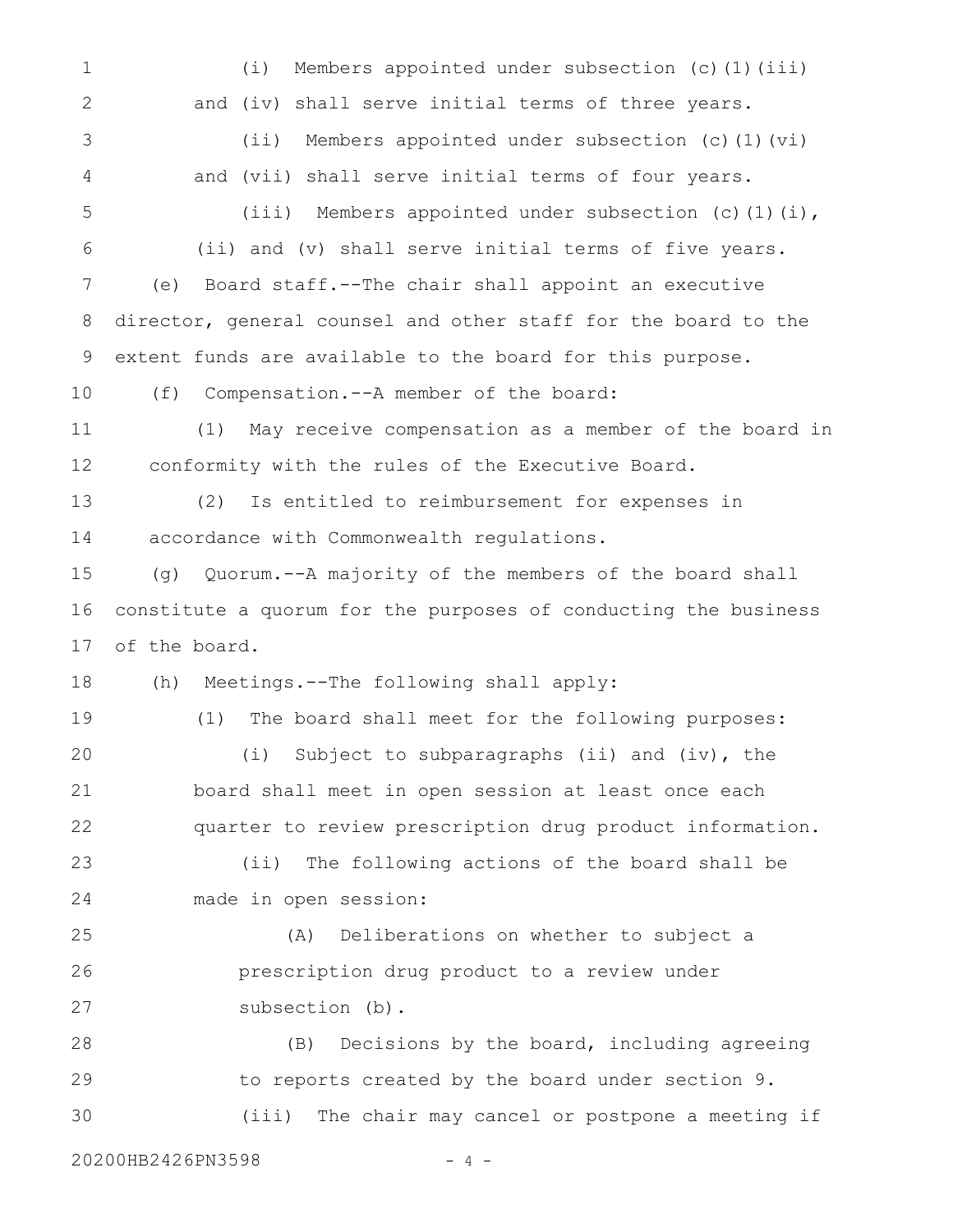the board has no prescription drug products before it to review. 1 2

(iv) The board may meet in closed session to discuss proprietary data and information. 3 4

(2) The board shall provide public notice of each board meeting at least two weeks prior to the meeting. 5 6

(3) Materials for each board meeting shall be made available to the public at least one week prior to the meeting. 7 8 9

(4) The board shall provide an opportunity for public comment at each open meeting of the board and shall provide the public with the opportunity to provide written comments to the board. 10 11 12 13

(5) The board may allow expert testimony at board meetings, including when the board meets in closed session. Section 4. Conflict of interest. 14 15 16

(a) Recusal.--Board members shall recuse themselves from decisions related to a prescription drug product where a conflict of interest exists. A conflict of interest exists if the member, or an immediate family member of the member, has received or could receive any of the following: 17 18 19 20 21

(1) A direct financial benefit of any amount deriving from the result or finding of a study or determination by or for the board. 22 23 24

(2) A financial benefit from a person that owns, manufactures or provides prescription drug products, services or items to be studied by the board that, in the aggregate, exceeds \$5,000 per year. 25 26 27 28

(b) Duty to disclose.--A conflict of interest shall be disclosed: 29 30

20200HB2426PN3598 - 5 -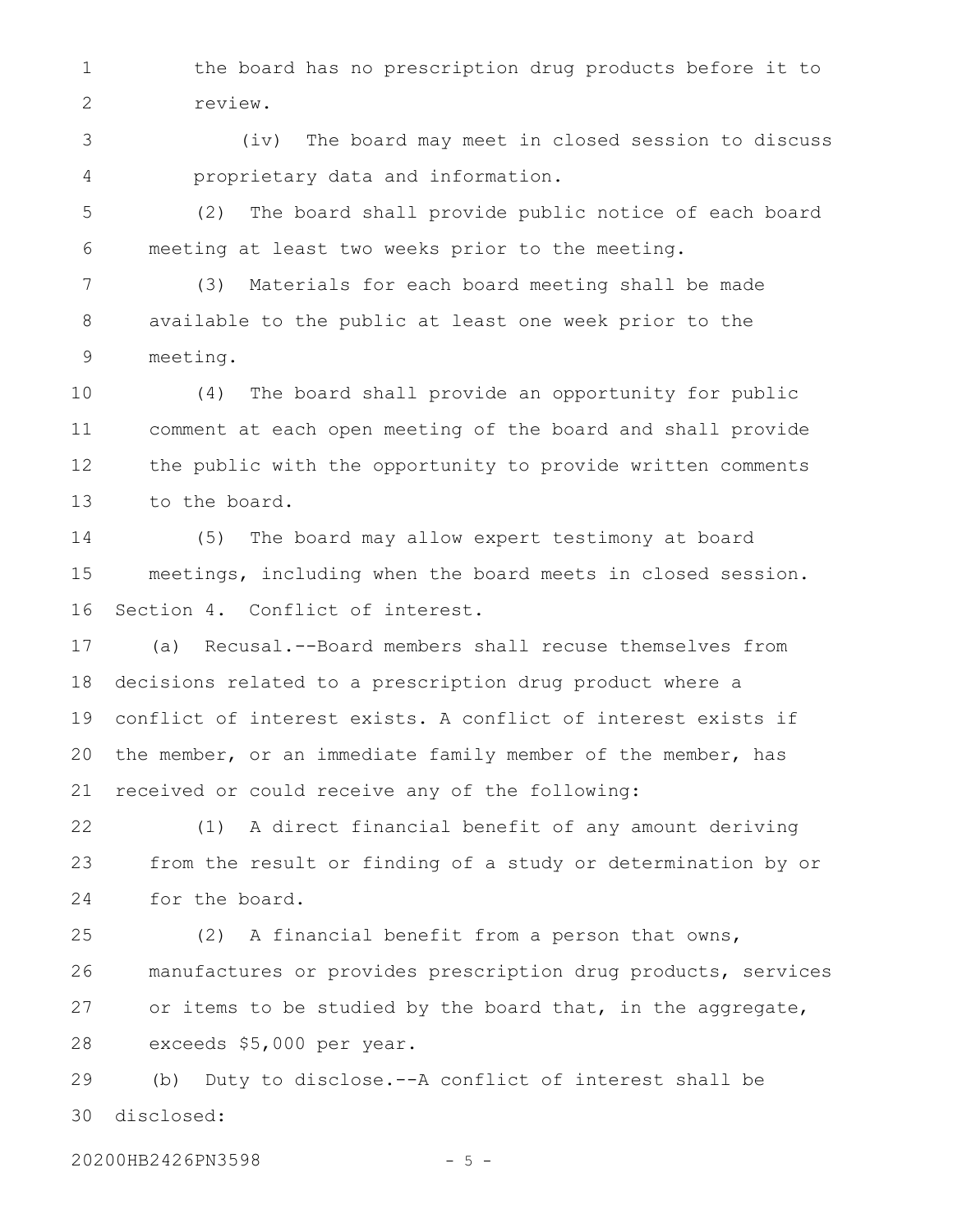(1) by the board when hiring board staff; (2) by the appointing authority when appointing members to the board; and (3) by the board when a member of the board is recused from a final decision resulting from a review of a prescription drug product. (c) Time for disclosure.--A conflict of interest shall be disclosed: (1) in advance of the first open meeting after the conflict is identified; or (2) within five days after the conflict is identified. (d) Public disclosure.--The following shall apply: (1) A conflict of interest disclosed under subsection (a) shall be posted on the publicly accessible Internet website of the board unless the chair recuses the member from a final decision resulting from a review of a prescription drug product. (2) A posting under paragraph (1) shall include the type, nature and magnitude of the interests of the member involved. (e) Prohibition.--Members of the board, board staff and third-party contractors of the board may not accept a gift or donation of services or property that indicates a potential conflict of interest or has the appearance of biasing the work of the board. (f) Definition.--As used in this section, the term "financial benefit" includes honoraria, fees, stock, the value of the member's or immediate family member's stock holdings and any direct financial benefit deriving from the findings of a review conducted under this act. 1 2 3 4 5 6 7 8 9 10 11 12 13 14 15 16 17 18 19 20 21 22 23 24 25 26 27 28 29 30

20200HB2426PN3598 - 6 -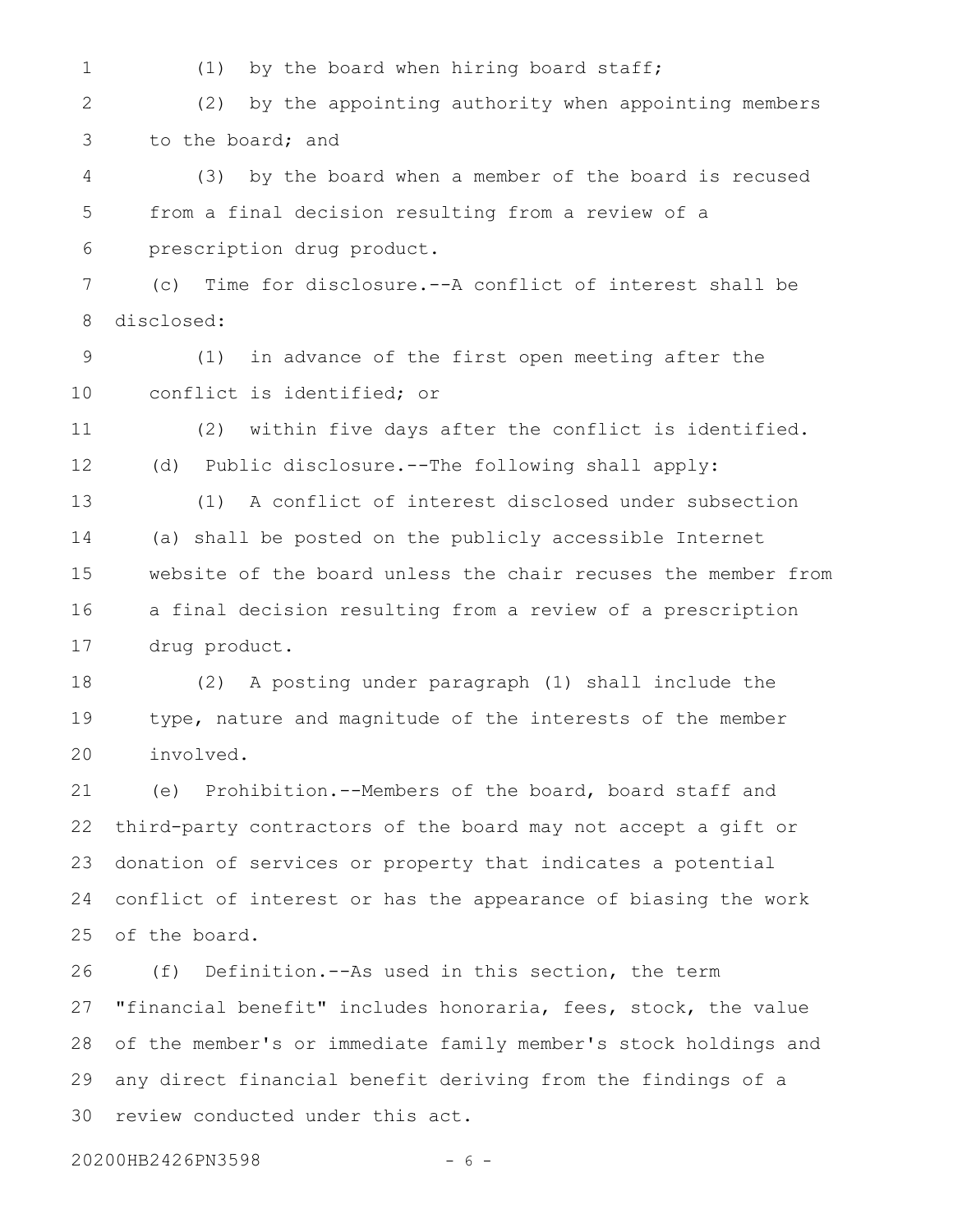Section 5. Powers and duties of board. 1

(a) General.--The board shall assess and issue a report as provided under section 9(a) on how to make prescription drugs affordable for residents of this Commonwealth. 2 3 4

(b) Pricing information.--To the extent practicable, the board may access pricing information for prescription drug products by: 5 6 7

(1) Entering into a memorandum of understanding with another state to which manufacturers already report pricing information. 8 9 10

(2) Accessing other available pricing information. (c) Independent contractors.--The following shall apply: (1) The board may enter into a contract with a qualified, independent third party for any service necessary 11 12 13 14

to carry out the powers and duties of the board.

(2) Unless permission is granted by the board, a third party hired by the board may not release, publish or otherwise use any information to which the third party has access under the third party's contract. 16 17 18 19

(d) Penalty.--The board may assess a fee of \$20,000 per day per drug on a manufacturer that fails to comply with the provisions of this act. 20 21 22

Section 6. Board assessment of prescription drug affordability. (a) General rule.--After receiving information about prescription drug products reported under section 7, the board shall analyze the reported data and any other relevant data in order to publish reports on the prescription drug products subject to reporting. 23 24 25 26 27 28

(b) Posting.--The board shall post information about prescription drug products on its publicly accessible Internet 29 30

20200HB2426PN3598 - 7 -

15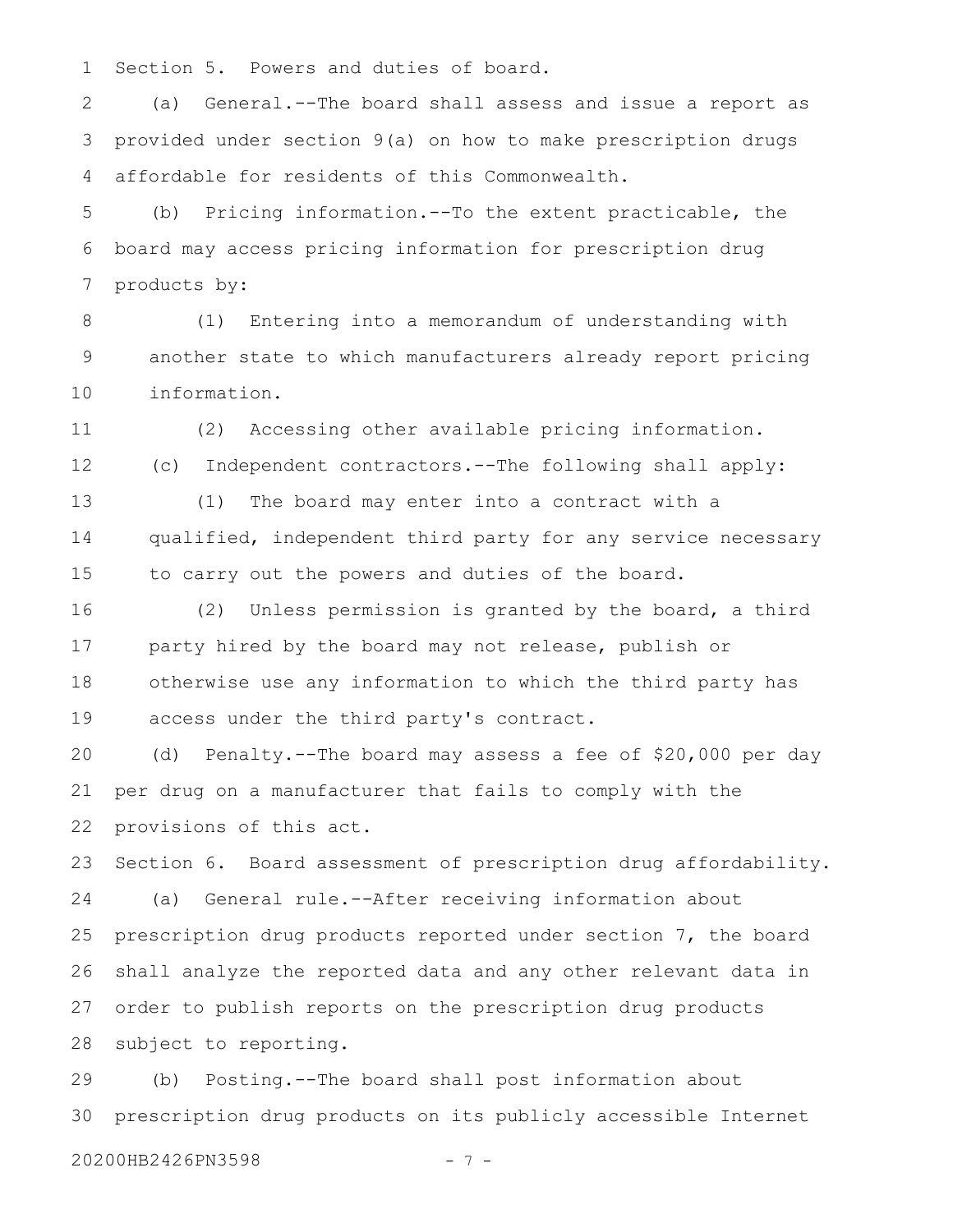website in a manner that does not reveal specific trade secrets about a particular drug product. 1 2

(c) Regulations.--The board may promulgate regulations on what can be considered a trade secret for purposes of publication of reported data. 3 4 5

Section 7. Pharmaceutical transparency. 6

(a) Application.--This section shall only apply to a prescription drug product that meets one of the following criteria: 7 8 9

(1) The drug has an average wholesale acquisition cost of at least \$5,000 annually or per course of treatment if less than a year, adjusted annually to the Consumer Price Index for All Urban Consumers, and which: 10 11 12 13

(i) the average wholesale acquisition cost has increased by 50% or more over the past five years; or (ii) the average wholesale acquisition cost has 14 15 16

increased by 15% or more over the past 12 months. 17

(2) The board has determined that the drug has created an affordability burden in this Commonwealth. 18 19

(b) Information from manufacturer.--A manufacturer of a prescription drug product shall file with the board the following information on a form prescribed by the board: 20 21 22

(1) The costs for the development and manufacturing of the drug, including the following: 23 24

(i) The total research and development costs accrued in the United States and paid by the manufacturer in the development of the drug. 25 26 27

(ii) The total costs of clinical trials and other regulatory costs accrued in the United States and paid by the manufacturer. 28 29 30

20200HB2426PN3598 - 8 -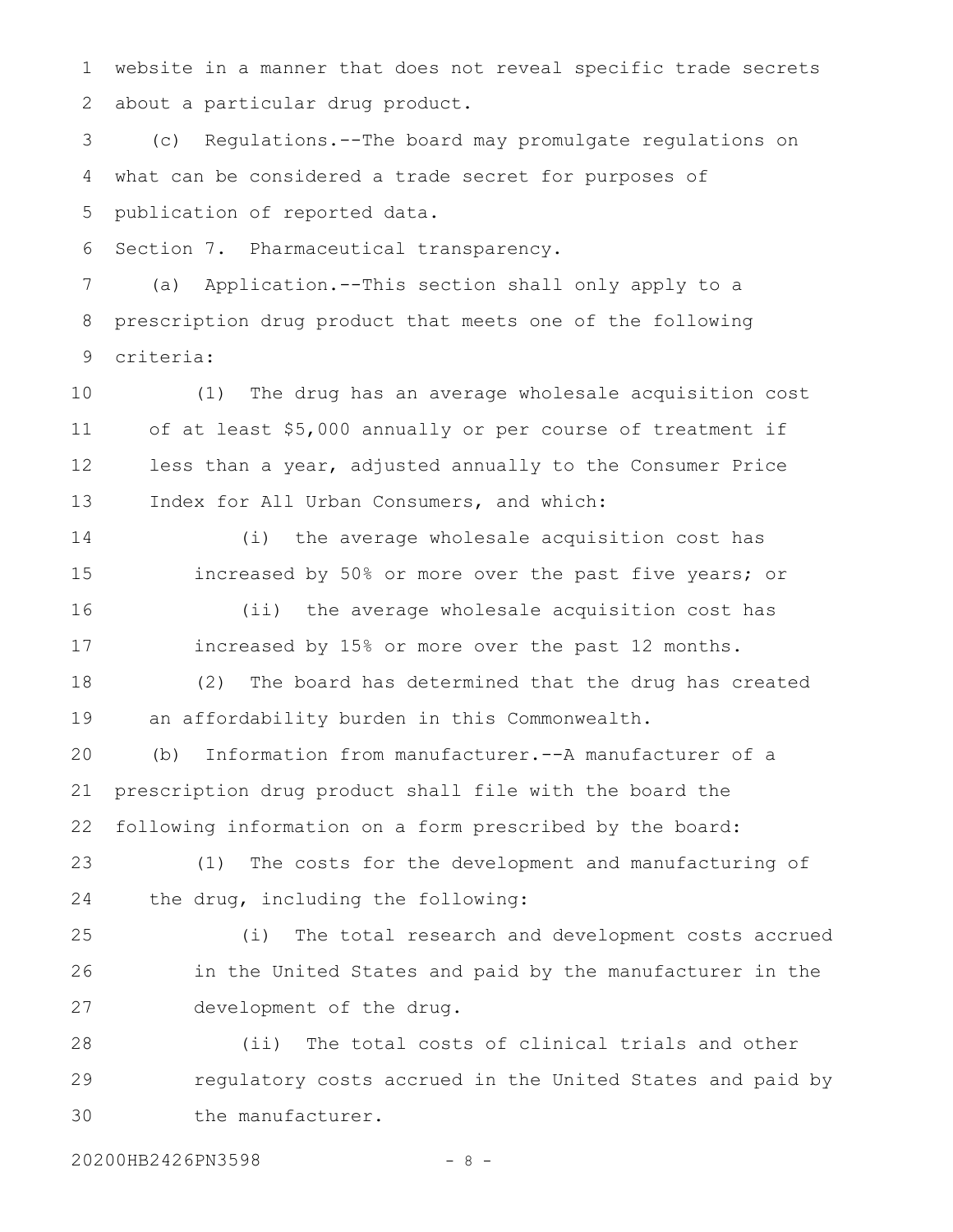(iii) The total costs of materials, manufacturing and distribution attributable to the drug for each of the previous three years. 1 2 3

(iv) The costs accrued in the United States and paid by an entity other than the manufacturer for research and development, including, but not limited to, any amount from Federal, State or other governmental programs or any form of subsidies, grants or other support. 4 5 6 7 8

(v) Other costs to acquire the drug, including costs for the purchase of or leasing the rights to patents, licensing or acquisition of a corporate entity owning rights to the drug while in development. 9 10 11 12

(vi) The marketing and advertising costs accrued in the United States for the promotion of the drug directly to consumers for each of the previous three years, including, but not limited to: 13 14 15 16

(A) Costs associated with coupons or discounts that are directed to consumers and the amount redeemed in the United States. 17 18 19

(B) Marketing and advertising costs accrued in the United States for promotion of the drug directly or indirectly to prescribers. 20 21 22

(C) All other advertising costs accrued in the United States for the drug. 23 24

(2) A five-year history of average wholesale acquisition cost increases for the drug expressed as percentages, including the months each average wholesale acquisition cost increase took effect. 25 26 27 28

(3) The total profit attributable to the drug and realized in the United States as represented: 29 30

20200HB2426PN3598 - 9 -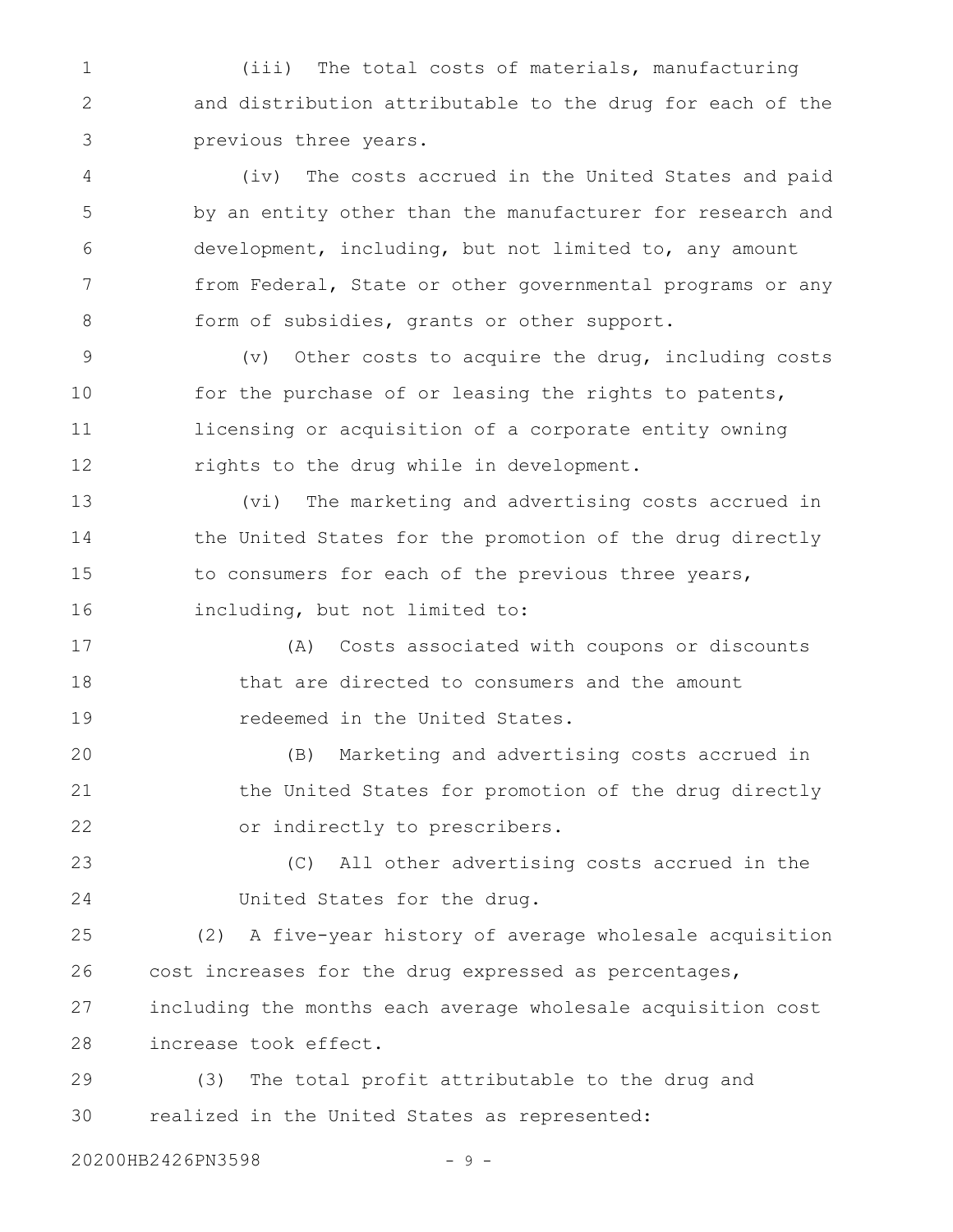1

(i) in dollars; and

(ii) as a percentage of the total company profits realized in the United States that were derived from the sale of the drug for each of the previous three years. 2 3 4

(4) The aggregate amount of all rebates that the manufacturer provided to all payers, including, but not limited to, insurers and pharmacy benefit managers, for the sale of the drug within this Commonwealth for each of the previous three years. 5 6 7 8 9

(5) A description of the manufacturer's patient prescription assistance programs available in the United States that include a drug under subsection (a), including, but not limited to: 10 11 12 13

(i) The amount of financial assistance provided for each of the previous three years. 14 15

(ii) The amount of financial assistance provided to residents of this Commonwealth for each of the previous three years. 16 17 18

(iii) The average per capita amount of assistance to residents of this Commonwealth and the drugs for which assistance was provided for each of the previous three years. 19 20 21 22

(iv) The eligibility and benefit structure of the patient prescription assistance programs, including coupons. 23 24 25

(6) Payments or financial incentives, direct or indirect, to hospitals, health care providers or physicians located in this Commonwealth attributable to a drug under subsection (a), including, but not limited to, speaking fees, dinners, research, consulting, charitable donations, grants 26 27 28 29 30

20200HB2426PN3598 - 10 -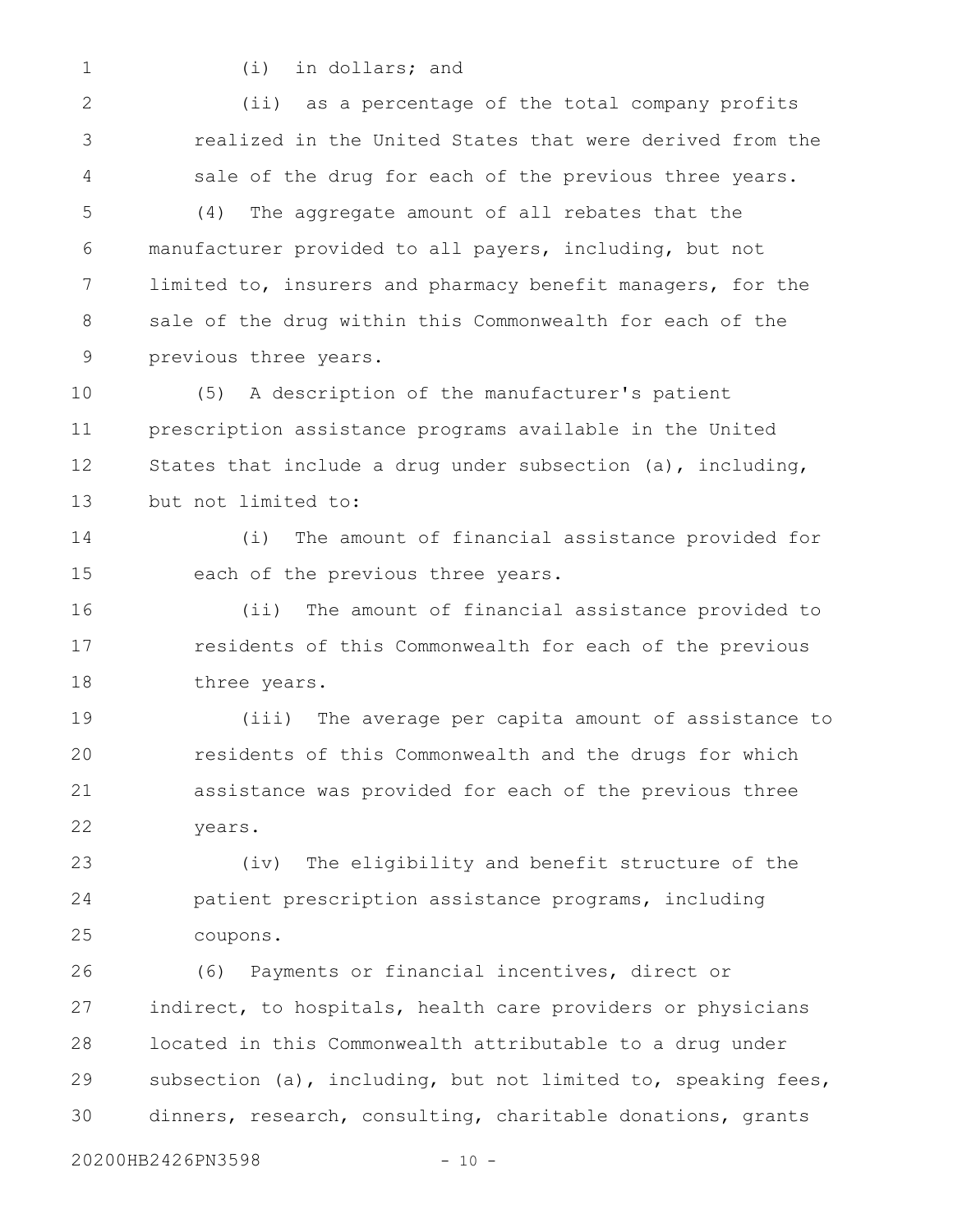or other incentives, discounts or rebates for each of the previous three years. 1 2

(c) Filing deadlines.--The following shall apply: (1) For a drug described under subsection (a)(1), filings must be submitted to the board by March 31. 3 4 5

(2) For a drug described under subsection (a)(2), filings must be submitted to the board within 90 days of the board making a formal determination to review. 6 7 8

(d) Audit and certification.--A filing under this section shall be audited and certified by an independent third-party auditor prior to filing. 9 10 11

(e) Regulations.--The board may promulgate regulations as may be necessary and appropriate to carry out the provisions of this section. 12 13 14

Section 8. Pharmaceutical Transparency Review Fund. 15

(a) Establishment.--The Pharmaceutical Transparency Review Fund is established as a special fund in the State Treasury. The fund shall be used only to provide funding for the board and for the purposes authorized under this act, including any costs expended by any State agency to implement this act. The fund shall be invested and reinvested in the same manner as other State funds. Any investment earnings shall be retained to the credit of the fund. The fund shall be subject to an audit by the Auditor General. This subsection may not be construed to prohibit the fund from receiving money from any other source. 16 17 18 19 20 21 22 23 24 25

(b) Assessment.--The following shall apply: 26

(1) The board shall be funded by an assessment on manufacturers. A manufacturer shall pay the assessment within the time prescribed by the board. 27 28 29

(2) Annually, the board shall assess and collect fees 20200HB2426PN3598 - 11 -30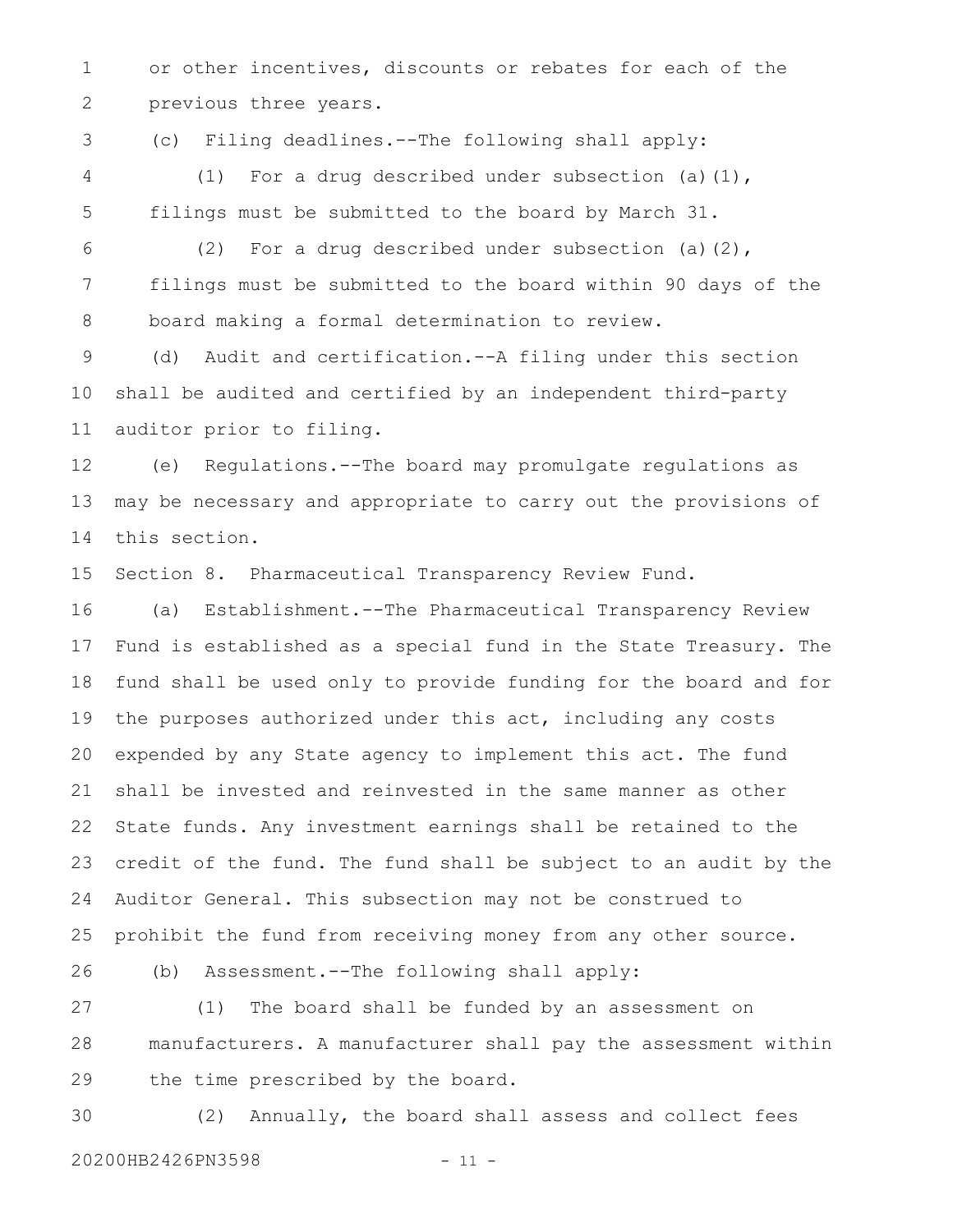from manufacturers as provided for in this subsection. (3) The board shall assess each manufacturer based on the manufacturer's relative share of gross revenue from prescription drug sales in this Commonwealth. (4) The board shall pay all money collected from the assessment into the fund. (c) Repayment.--Any appropriation to the board from the General Fund shall be repaid to the General Fund from the assessments collected under this section. Section 9. Reports by board. (a) Submission.--A report created by the board shall be submitted to the following: (1) The Governor. (2) The President pro tempore of the Senate. (3) The Majority Leader of the Senate. (4) The Minority Leader of the Senate. (5) The Speaker of the House of Representatives. (6) The Majority Leader of the House of Representatives. (7) The Minority Leader of the House of Representatives. (8) The chairperson and minority chairperson of the Appropriations Committee of the Senate. (9) The chairperson and minority chairperson of the Banking and Insurance Committee of the Senate. (10) The chairperson and minority chairperson of the Health and Human Services Committee of the Senate. (11) The chairperson and minority chairperson of the Appropriations Committee of the House of Representatives. (12) The chairperson and minority chairperson of the Health Committee of the House of Representatives. (13) The chairperson and minority chairperson of the 1 2 3 4 5 6 7 8 9 10 11 12 13 14 15 16 17 18 19 20 21 22 23 24 25 26 27 28 29 30

20200HB2426PN3598 - 12 -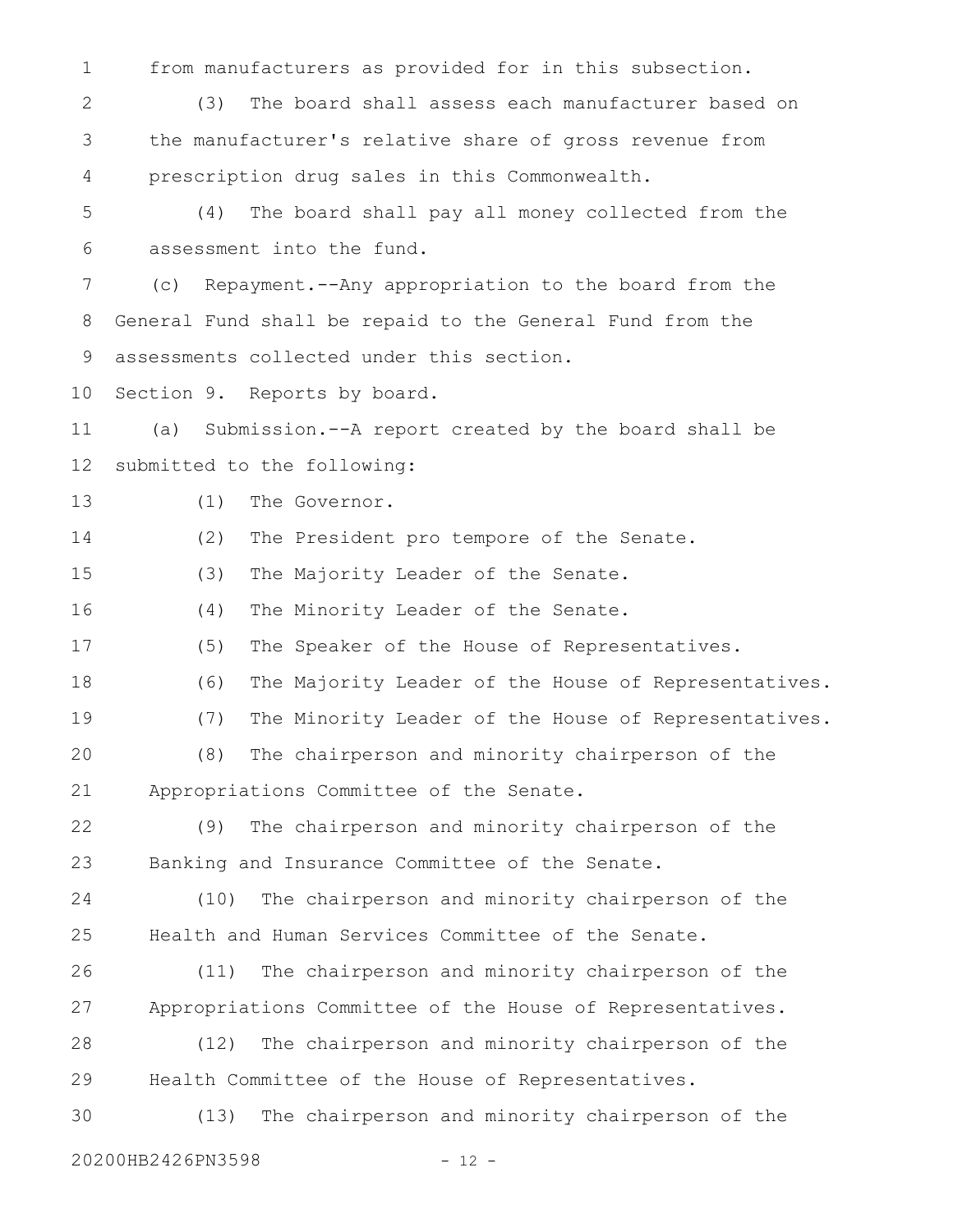Insurance Committee of the House of Representatives. (b) Report.--The following shall apply: (1) By January 2023, the board shall submit a report on recommendations as to how to make prescription drugs more affordable for all individuals, providers and health plans in this Commonwealth. (2) The report shall include: (i) An analysis of the role of the supply chain in prescription drug costs. (ii) The role of price transparency in lowering costs. (iii) How high patient out-of-pocket costs relate to prescription drug costs and affordability. (3) The report shall review pricing from the manufacturer through the supply chain to the point of service and the patient. (4) The report shall examine the role of health plans and pharmacy benefit management contractors in prescription drug costs. (5) The report shall examine actions undertaken by other states to make prescription drugs more affordable and the impact of those actions. (c) Further reporting.--On or before December 31 of each year, the board shall submit a report that includes: (1) Price trends for prescription drug products. (2) Specific information about prescription drug products and price increases that were reported to the board. (d) Study.--By June 2021, the board shall submit a study of the operation of the generic drug market that includes a review of physician-administered drugs. The study shall include: 20200HB2426PN3598 - 13 -1 2 3 4 5 6 7 8 9 10 11 12 13 14 15 16 17 18 19 20 21 22 23 24 25 26 27 28 29 30